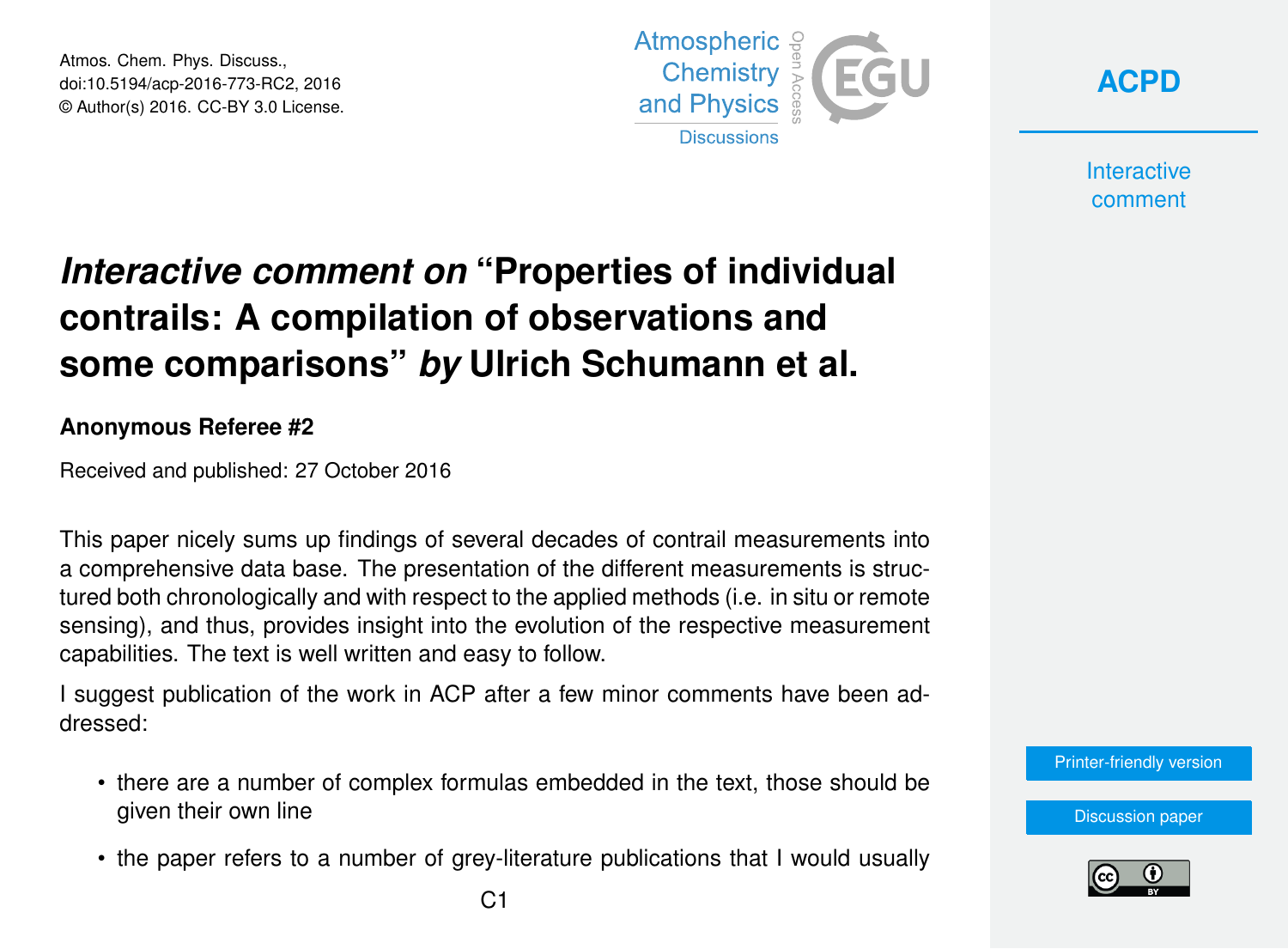ask to be removed from the list of references but might be needed here for completeness of the data base. Maybe the authors can restrict those papers to the once that are available online or add them to the supplement? I am not entirely certain of the ACP policy in that regard.

- please check if all introduced abbreviations are useful, some of them are only used a few times while others are introduced later in the paper when the respective term had already been used. Also, please stick to abbreviations once they are introduced.
- page 3, line 8: enable instead of provide
- page 3, line 24: omit mainly
- page 11, line 20: please clarify if excluding data from the plots also means that they are not included in COLI
- page 13, line 21: within about 1 km of the tropopause?
- page 14, line 22: please revise the statement: are these possible self-encounters identified from in-situ measurements or the trajectory analysis?
- page 16, line 25: west of Shannon?
- page 19, line 4: is it correct that you combine the measurement with random flight data about 30 years later to determine contrail age? I worry about the feasibility of this approach...
- page 20, line 14: please provide details on the comparison or omit statement
- page 24, line 6: should the total extinction be introduced earlier in the paper?
- page 24, line 27: replace blowing with something less colloquial

**Interactive** comment

[Printer-friendly version](http://www.atmos-chem-phys-discuss.net/acp-2016-773/acp-2016-773-RC2-print.pdf)

[Discussion paper](http://www.atmos-chem-phys-discuss.net/acp-2016-773)